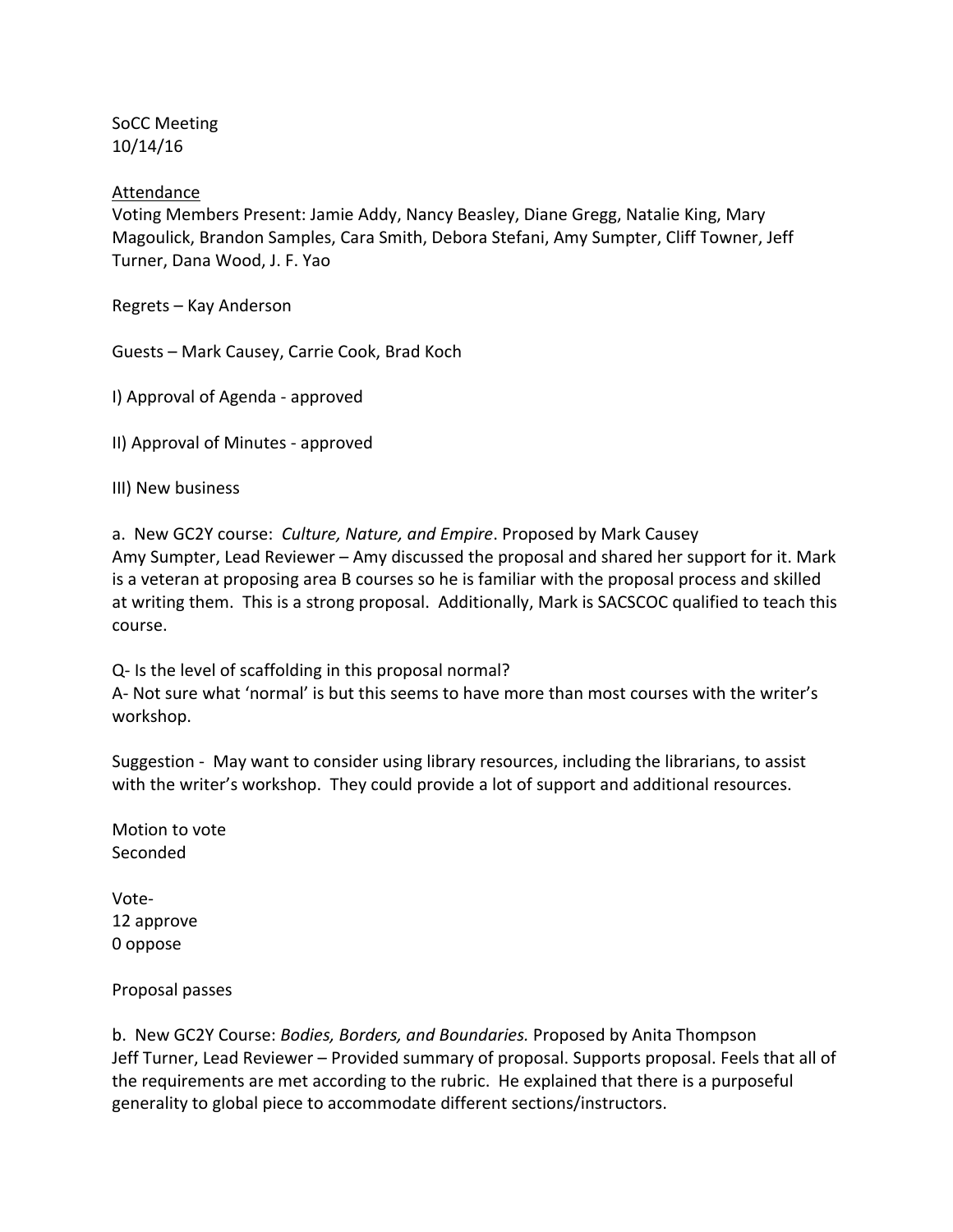There was a discussion of the global perspective of the course. Does it meet the definition? Discussion was centered around how all sections will meet it if section content varies. Guests Carrie Cook and Brad Koch spoke on behalf of the proposer and the department to answer questions.

Q‐ Do you have any information as to what other iterations of this course would look like? Examples‐ religion, international feminism

Suggestion to add this statement – "All sections will contain at least 50 % global content." The committee agreed that adding this statement would suffice to ensure that each section would sufficiently include global content. It was noted that there is no such specific requirement to the effect, but it seems like a reasonable expectation, given the nature and content of the proposal.

Suggestion – Seek support from the library. They can offer much support and many additional resources.

Motion to vote Seconded

Vote‐ 12 approve 0 oppose

Proposal passes

c) Two proposals sent yesterday

*Disability and Culture in Tanzania*. Proposed by Nicole DeCloette as a study abroad course. Cara will lead review.

*Knowledge Democracy: Introduction to Community‐based Research Across the Globe*. Proposed by Sandra Godwin. Jamie Addy will lead review. This one may be time sensitive. Mary or Jamie will check. If so, we can review and vote by email if she wants to teach it in Spring 2017. If so, Jamie will let us know and will send her comments via email and will then prompt us to review and vote by email.

IV) Information items

a) No meeting next Friday, Oct. 20. Next meeting will be Oct. 28

b) Routing procedure from Kay. This is an information item. Items are being lost or not communicated so hopefully this new procedural flow will eliminate this.